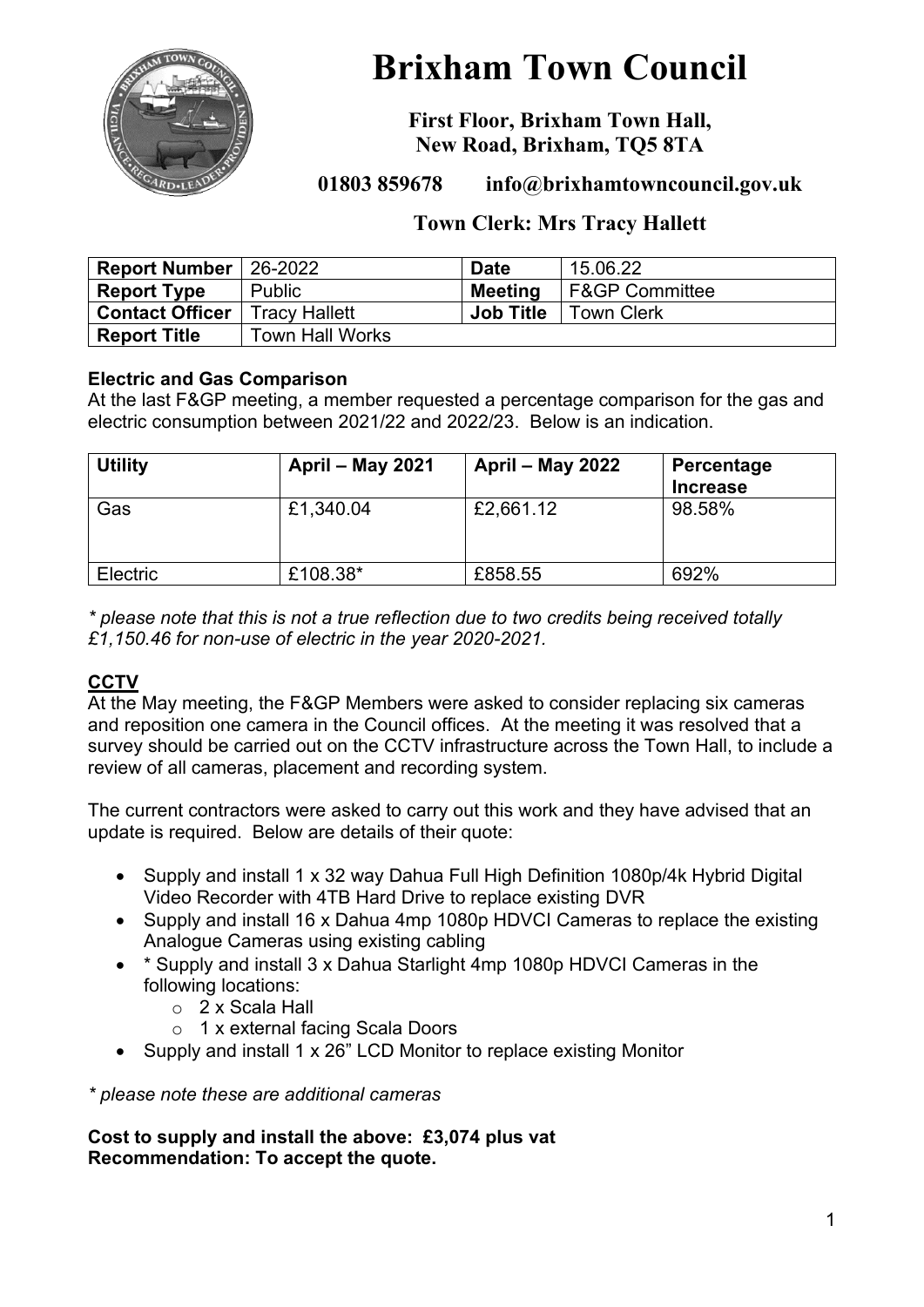# **Electrical Works**

### **Ventilation**

Following a service of the ventilation units, the following recommendations have been made:

# Male and Female toilets

Currently both toilet facilities have a static ventilation system installed rather than an extractor ventilation. A local electrical has recommended that the lighting circuit is altered to allow for the installation of two 4 inch continuous running trickle vent extractor fan with automatic boost complete with ceiling mounted triple pole isolator, in each toilet facility.

#### **Cost to supply and install the above in each toilet facility: £1,407.96 Recommendation: To accept the quote.**

# **Lighting**

#### Basement

During a recent inspection, it was found that the basement lights have corroded and stopped working. A local electrical has quoted to investigate the cause and replace the three lights, metal clad switch and repair the circuit.

#### **Cost to supply and install the above: £439.66 Recommendation: To accept the quote.**

# *Please note:*

- *1. The quote is based on no re-wiring required.*
- *2. Until such time that the lighting is repaired, the basement cannot be accessed due to health and safety.*

# Main Foyer

It has been noted that the foyer lights are being left on and despite every effort to turn them off, there is more often then not, someone following behind turning them back on. This means that the lights are being left on overnight / over the weekend.

Following discussions with a local electrician, it is recommended that the ground floor lighting is altered to:

- Fit 2 x PIR sensors replacing the existing light switch for a key switch
- Replace existing light with 3 x LED bulkhead which has a corridor dimming function

#### **Cost to supply and install the above: £1,053.66 Recommendation: To accept the quote.**

#### **Additional circuit in Function Room**

In order to install a display screen in the front window on the ground floor of the Town Hall, a local electrician has quoted to extend the existing ring final circuit in the function room to allow for an additional switch fused connection unit which will control a single unswitched socket.

#### **Cost to supply and install the above: £391.21 Recommendation: To accept the quote.**